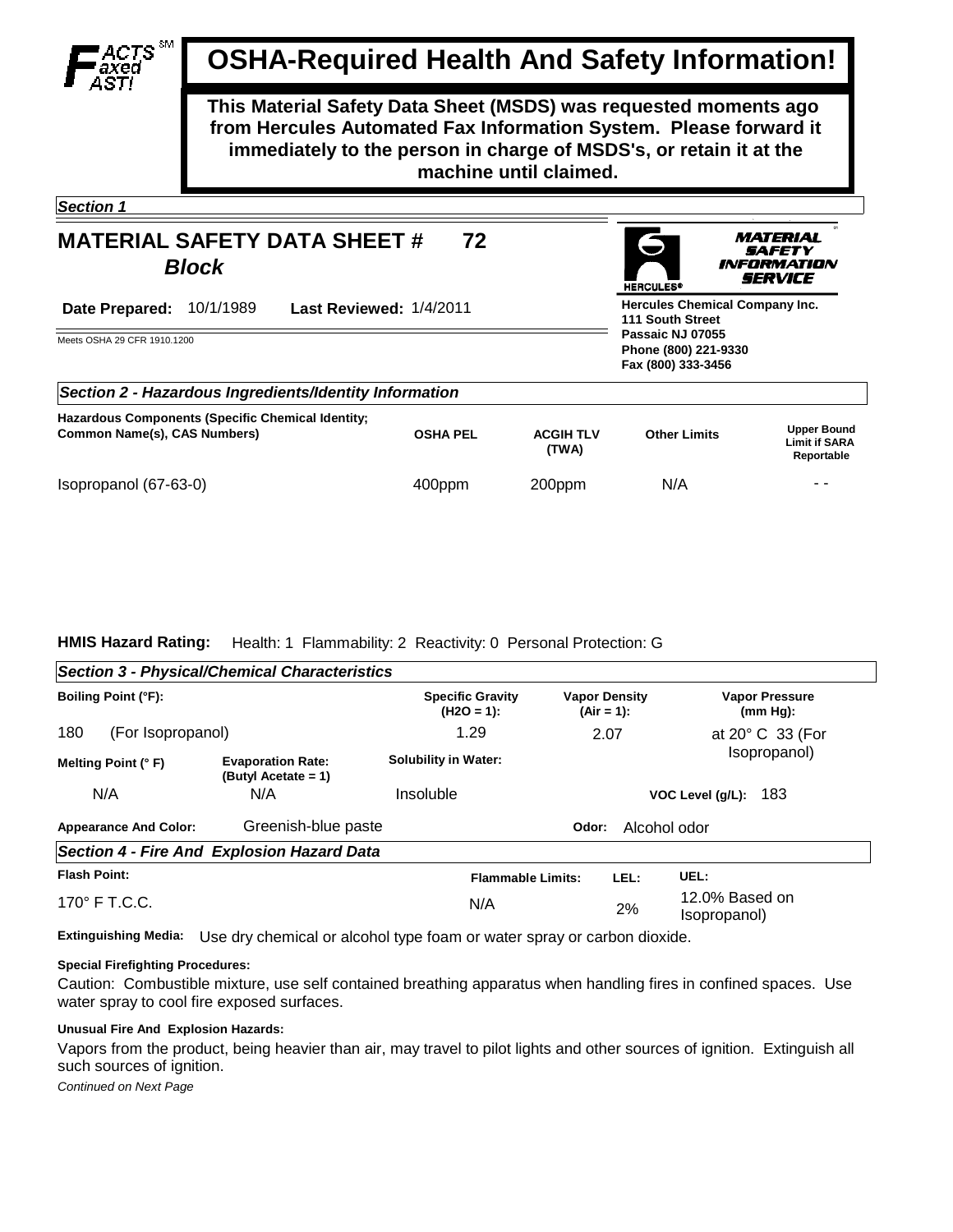| <b>Section 5 - Reactivity Data</b>       |                                                                                                                                                                                                                                                                                                                                                                          |  |
|------------------------------------------|--------------------------------------------------------------------------------------------------------------------------------------------------------------------------------------------------------------------------------------------------------------------------------------------------------------------------------------------------------------------------|--|
| Stability: Stable                        | <b>Conditions To Avoid:</b><br>Heat, sparks and open flame.                                                                                                                                                                                                                                                                                                              |  |
| Incompatability<br>(Materials To Avoid): | Avoid concentrated nitric and sulfuric acids, strong oxidizers, aldehydes and halogens.                                                                                                                                                                                                                                                                                  |  |
| <b>Hazardous Decomposition:</b>          | Burning may produce carbon monoxide and carbon dioxide.                                                                                                                                                                                                                                                                                                                  |  |
| <b>Hazardous Polymerization:</b>         | Will not occur                                                                                                                                                                                                                                                                                                                                                           |  |
| Section 6 - Health Hazard Data           |                                                                                                                                                                                                                                                                                                                                                                          |  |
| <b>Routes of Entry:</b>                  | Inhalation YES/Primary<br>Skin<br><b>YES/Primary</b><br>Ingestion<br>YES/Secondary                                                                                                                                                                                                                                                                                       |  |
| <b>Health Hazards:</b>                   |                                                                                                                                                                                                                                                                                                                                                                          |  |
|                                          | Ingestion of large quantity may cause drowsiness and loss of consciousness.                                                                                                                                                                                                                                                                                              |  |
| Carcinogenicity:                         | <b>OSHA Regulated</b><br>NTP<br>IARC NO<br>NO.<br>NO.                                                                                                                                                                                                                                                                                                                    |  |
| <b>Signs And Symptoms of Exposure:</b>   |                                                                                                                                                                                                                                                                                                                                                                          |  |
|                                          | INGESTION: Slightly toxic. Ingestion of a large quantity may cause drowsiness and loss of consciousness.<br>Stomach cramps, pain, nausea, vomiting and diarrhea may also occur. INHALATION: concentration may cause mild<br>$\sim$ . The contract of $\bigcap_{i=1}^n$ is a set of the contract $\bigcap_{i=1}^n V$ is a contract of the contract of $\bigcap_{i=1}^n V$ |  |

irritation of eyes, nose and throat. Concentration above the TLV may result in headache and drowsiness. SKIN CONTACT: No evidence of adverse effects from available information on skin absorption, but prolonged contact may cause drying and cracking of skin. EYE CONTACT: May cause slight to moderate irritation with possible corneal injury.

**Medical Conditions Generally Aggravated By Exposure:**

See exposure.

**Emergency And First Aid Procedures:**

INGESTION: DO NOT INDUCE VOMITING. If conscious, dilute by giving large quantities of water or milk. Call a physician immediately. INHALATION: Remove to fresh air. If not breathing, give artificial respiration preferably mouth to mouth. If breathing is difficult, give oxygen. Call a physician. SKIN CONTACT: Wash the affected area with soap and water. Remove contaminated clothing. EYE CONTACT: Immediately flush eyes with plenty of water for 15 minutes. Get medical attention.

*Continued on Next Page*